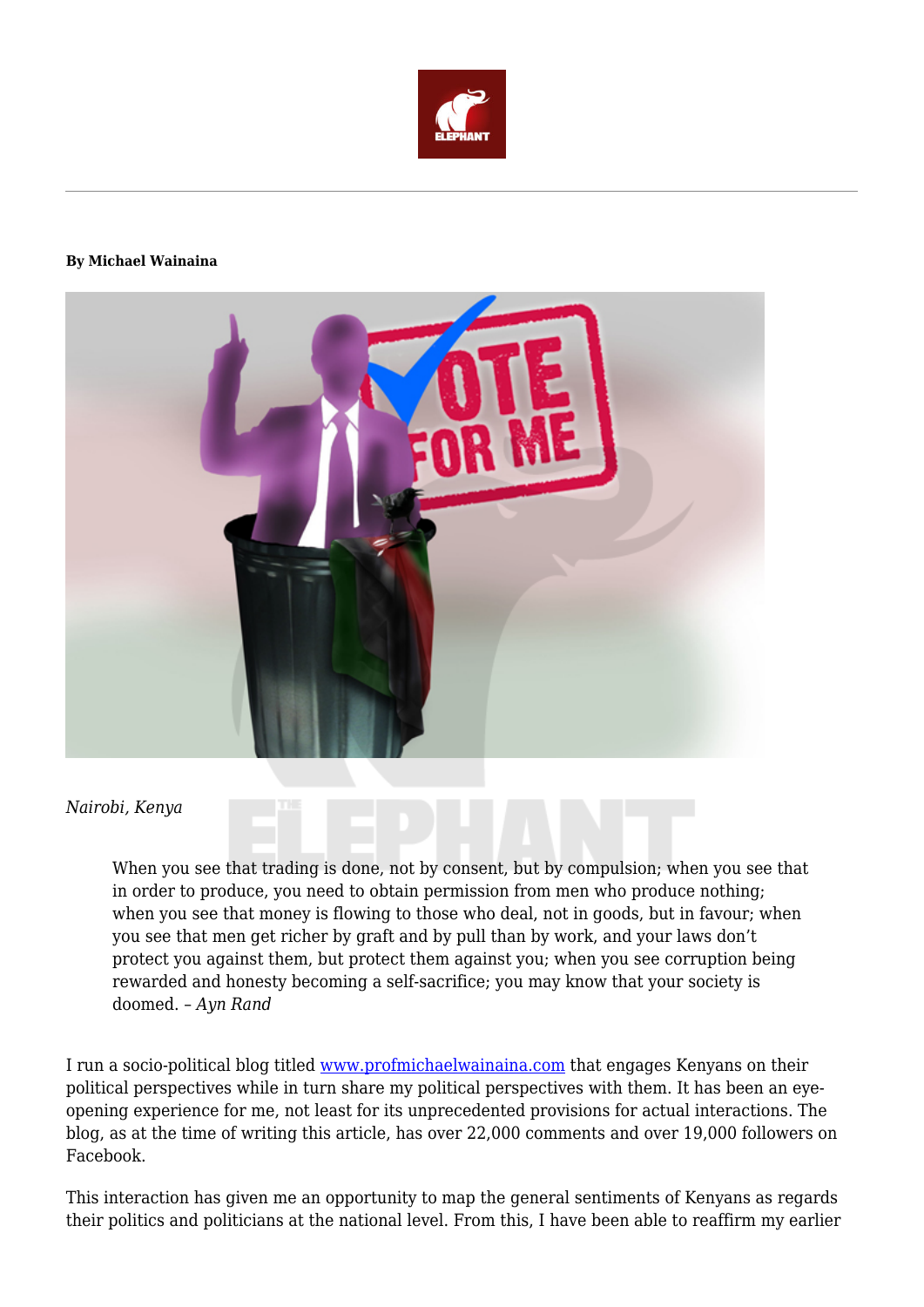belief that corruption in Kenya is not a legal issue, nor is it an economic issue, nor is it a moral issue; it is a political issue. As in any other Kenyan political discourse, the conversations in my blog are dominated by the issue of corruption, its causes and possible solutions. The positions of the commentators will generally follow their political affiliation, which are in turn determined predominantly but not entirely by tribe.

#### WHO NEEDS A POLITICAL AGENDA? THIS IS KENYA

How does a political discourse on corruption, its causes and cures ultimately lead to tribally oriented engagements and tribally based solutions?

The primary purpose of political competition in Kenya is for the tribal warlords to gain power and their primary method of political mobilisation is tribe. Having 'locked in' a tribal voting bloc, they have no need for accountability and they do not need a progressive agenda. They only need a tribal constituency

It happens because, in Kenya, there is an unholy trinity linking tribalism, politics and corruption. There is a single political class in Kenya that comprises tribal warlords complete with identified and well-guarded 'strongholds' and with comparable histories of corruption, chaos and mediocrity. Their whole political ideology can be summed up in three words: Ethnicity, impunity and mediocrity. Their sole goal is to ethnicise, tyrannise politically and steal. The political class has no inspirational, modern or progressive agenda to address the malaise of poverty that affects the people or to modernise the country.

The primary purpose of political competition in Kenya is for the tribal warlords to gain power and their primary method of political mobilisation is tribe. Having 'locked in' a tribal voting bloc, they have no need for accountability and they do not need a progressive agenda. They only need a tribal constituency.

Currently, this largely homogenous political class is divided into two rival tribal coalitions who are tied together by the political interests and fortunes of their tribal warlords. They call themselves CORD and Jubilee.

CORD is a vehicle of three tribal warlords, strictly speaking of two warlords and a wannabe. Jubilee is a vehicle of two tribal warlords, each equally powerful. They were our only option in 2013. It was a two-horse race. One horse was the 'bad,' the other one was the 'ugly.' One of them won. I'm still not sure which one.

CORD was unable to use tribal numbers in 2013 to come to power. Jubilee pulled it off, courtesy of what has come to be known as the 'tyranny of numbers' They had no agenda, no plan and no strategy. They just happened to have the tribal numbers and they happened to be fugitives from international justice, having been indicted for crimes against humanity at the International Criminal Court at the Hague.

The interactions in my blog will have generally three categories based on this current political configuration: Supporters of Jubilee and supporters of CORD; and a third currently minority group that thinks the supporters of either are 'foolish Kenyans' who will vote for their tribal kingpins regardless of their corruption and mediocrity.

## **MY DEVIL CAN BEAT UP YOUR DEVIL ANYTIME**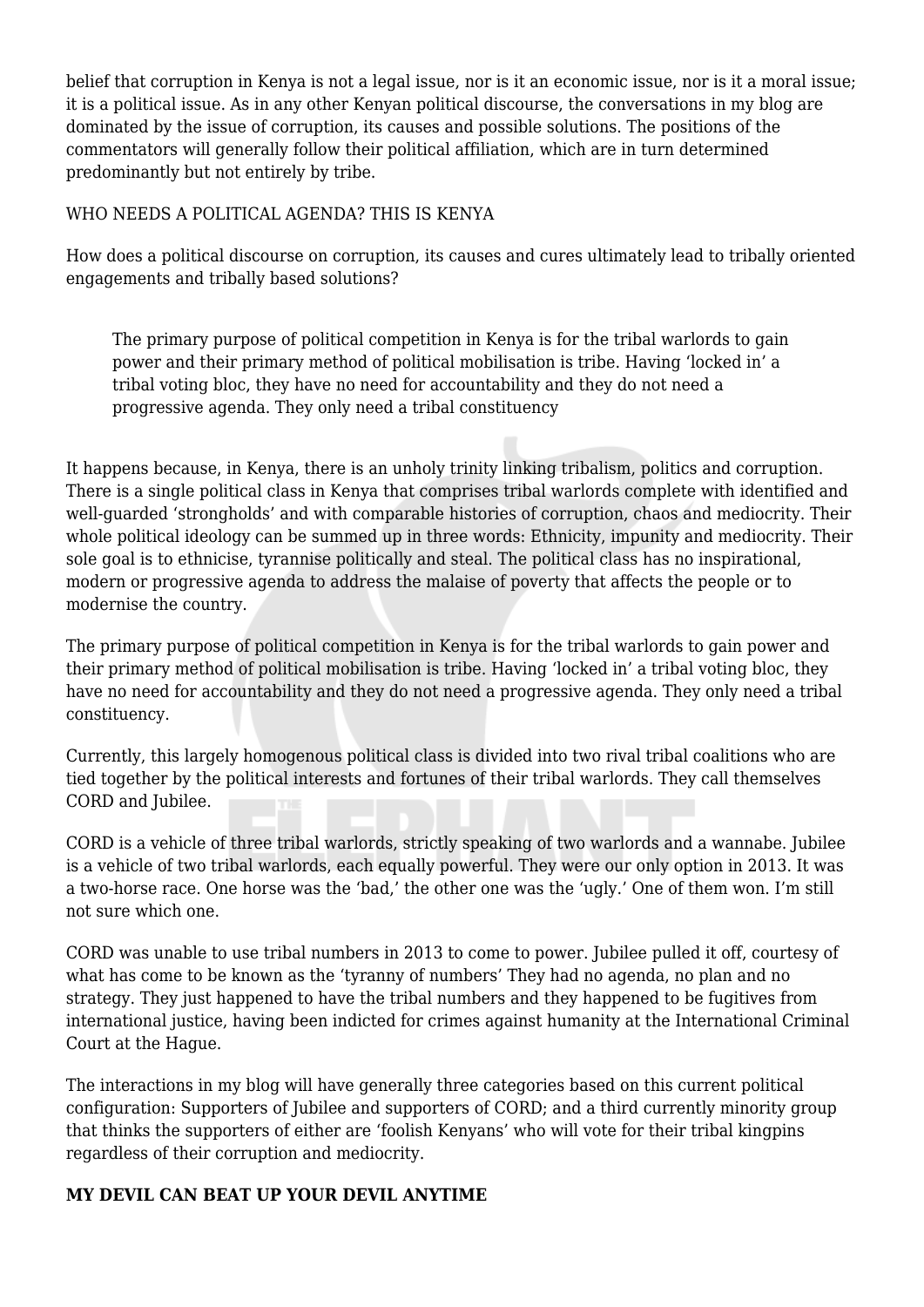The discourses on my blog seem predicated on the assumption that CORD and Jubilee are the only two options Kenya has for the 2017 election, while there is generally an agreement that both are equally tribal, corrupt and mediocre. The fact is the country is ready to elect one of them next year and unless something happens (more on this later), they will elect one of them. Those of my respondents who belong to the reality-based group claim that this 'fact' is unassailable. They subscribe to 'the devil you know' theory, with tribe being the sole determinant of 'my' devil.

I agree that unless something drastic happens, the Kenyan population will vote for the tribalists and thieves next year. I disagree, strongly, that they will vote for them because they are stupid. I disagree that Kenyans are tribalists and thieves in the making who only lack the opportunity

This has developed the sentiment among the third section of the respondents in my blog that the Kenyan population is made up of ignoramuses who, knowing that the CORD /Jubilee tribal political class is made up of thieves and looters, will still vote for them next year, and true to their character, the thieving and looting will continue.

I agree that unless something drastic happens, the Kenyan population will vote for the tribalists and thieves next year.

I disagree, strongly, that they will vote for them because they are stupid. I disagree that Kenyans are tribalists and thieves in the making who only lack the opportunity, as some commentators in my blog suggest. My response to the 'voters are stupid and all of us are tribal and corrupt' theory has always been that there is nothing wrong with Kenyans. Their behaviour is totally understandable, explainable and therefore modifiable. I call it the power of a singular narrative. Their behaviour is controlled by this narrative.

## **YOUR CORRUPTION IS WORSE THAN MY CORRUPTION**

Politics is about narratives. Imagined narratives. The dominant narrative carries the day. In pluralistic societies, several narratives are competing for political space. The political class seeks to differentiate itself with the narratives they espouse and seek to entice the population with these narratives. The purpose of pluralism is to ensure that there is no dominant single narrative. And this is the problem with Kenya.

We have a political class with a dubious CORD *(Jubilee divide but with a single narrative, and it has* succeeded in making that narrative unimodal and dominant – tribe and access to state largesse using tribe. The choice is not between those who espouse the tribal narrative and others. The only choice is between which tribalist. People will always choose 'my' tribalist. The tribal warlords want it this way and therefore the tribal political narrative is not about to change. The political class simply cannot survive without it.

Access to state largesse and the legitimisation of corruption occurs via this narrative. It is the narrative that supports the 'it is our time to eat' mentality. It is also the narrative that supports the 'we are being finished' siege mentality. It is the basic definer of 'political out' and 'political in.' Those who are out do not complain against corruption because they would like to get rid of it, they complain because they are exempted from the eating. Corruption has become a big issue in the current political set-up because of the 'out,' group not because there is a consensus that it is bad. When the politicians in CORD and Jubilee were all together in the blood-soaked coalition government between 2008 and 2012, corruption was a subdued issue.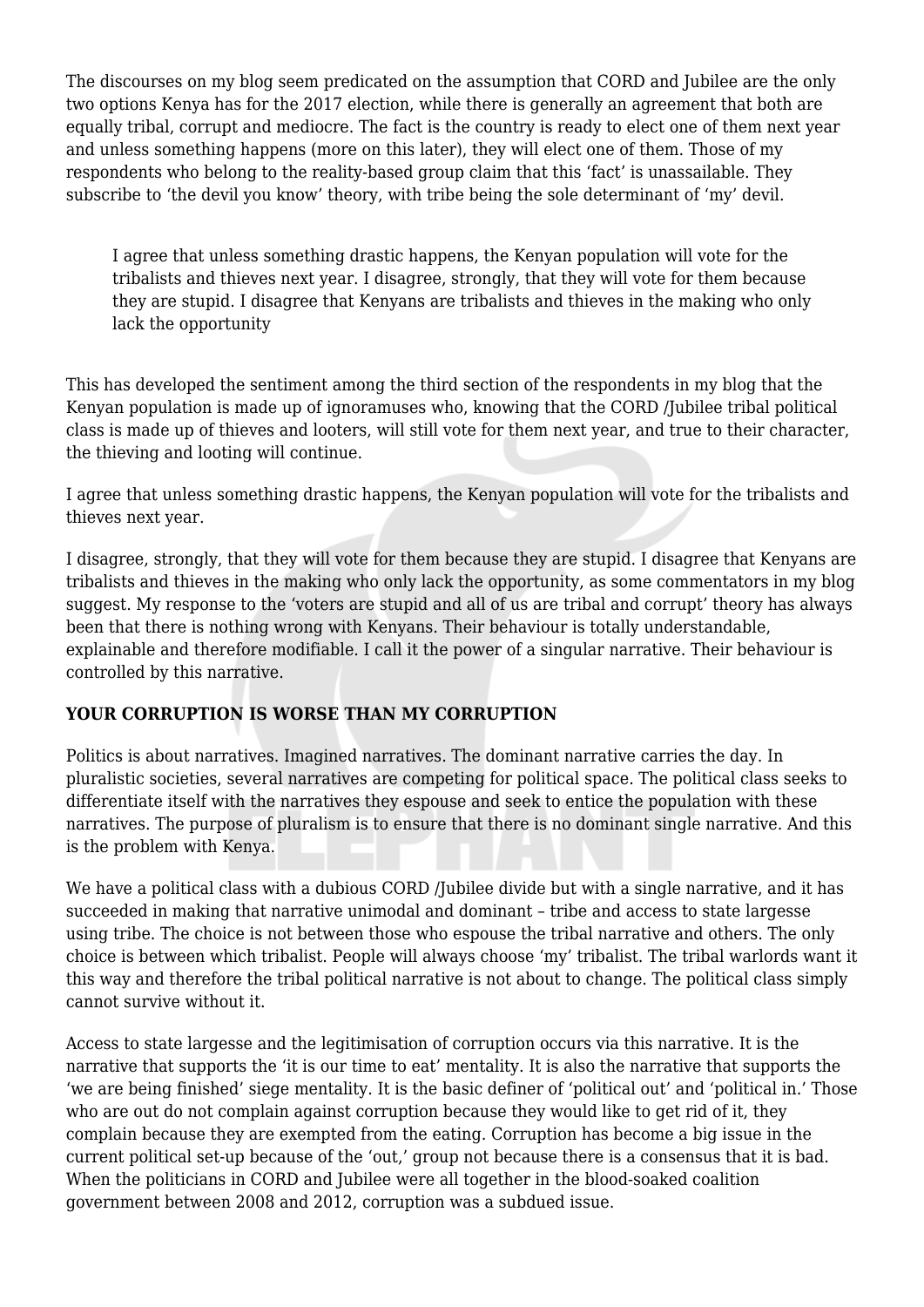Corruption is thus a consequence of the tribal political narrative. The tribal political narrative is the instrument of choice of the tribal warlords that dominate our political space.

We will not succeed in fighting corruption unless we deal with the tribal political narrative. The question is how?

# **A CRISIS OF THE IMAGINATION**

When President Barrack Obama came to Kenya, he said that the problem of ethnicity is a problem of the imagination. I agree. We have been bamboozled by the tribal political class into tribal cocoons. So much so that we are unable to imagine an alternative narrative. The political narrative of the current political class is ethnicise, tyrannise and steal. Jubilee are at the top of this narrative. CORD are playing catch up but doing a pretty good job. If they do win in 2017, and if how CORD-controlled counties are behaving is anything to go by, they will spin the most tribal, corrupt and wayward government this country has ever seen.

Due to lack of imagination, we feel helpless in the face of this narrative and in the grip of the tribal warlords who shout it from the top of their voices. We see all possibilities only in tribal terms and therefore only in the terms of the tribal warlords. We need imagination. Marc Gafni tells us:

*The greatest crisis of our lives is neither economic, intellectual nor even what we call religious. It's a crisis of imagination. We get stuck on our paths because we are unable to reimagine our lives differently from what they are right now. We hold on desperately to the status quo, afraid that if we let go, we will be swept away by the torrential undercurrents of our emptiness.*

Political imagination is the combination of the deep insights that come from a good education (though not always), natural brilliance and charisma. The ability of an individual to craft this compelling alternative narrative and communicate it convincingly to the people is what this country currently lacks. I do not know what that narrative is but I do know that for it to inspire the population to vote differently, it has to be new, non-ethnic and it has to be simply but compellingly communicated. Not many people are endowed with the intellectual wherewithal and the communication ability to conceptualise and articulate such an alternative narrative. In 2013, we had eight presidential candidates and the only ones who had a narrative were the tribal kingpins. The difficulty is more so in circumstances where the dominant narrative is so overwhelming like the ethnicise, tyrannize and steal narrative of the current political class in Kenya.

Political imagination is the combination of the deep insights that come from a good education (though not always), natural brilliance and charisma. The ability of an individual to craft this compelling alternative narrative and communicate it convincingly to the people is what this country currently lacks

The response I get on my blog to my suggestion that our only hope is to imagine and articulate an alternative non-ethnic political narrative is that it is impossible, utopian, naive, unrealistic and academic.

I agree. It could be all these things, but unfortunately it is also true. The antidote to such a compelling and dominating political narrative like tribe and access to state largesse as used by the current political class is an equally compelling and dominating alternative political narrative. It is R. Burkminster who said, 'Never change things by fighting the existing reality; to change things build a new model that makes the existing model obsolete.'